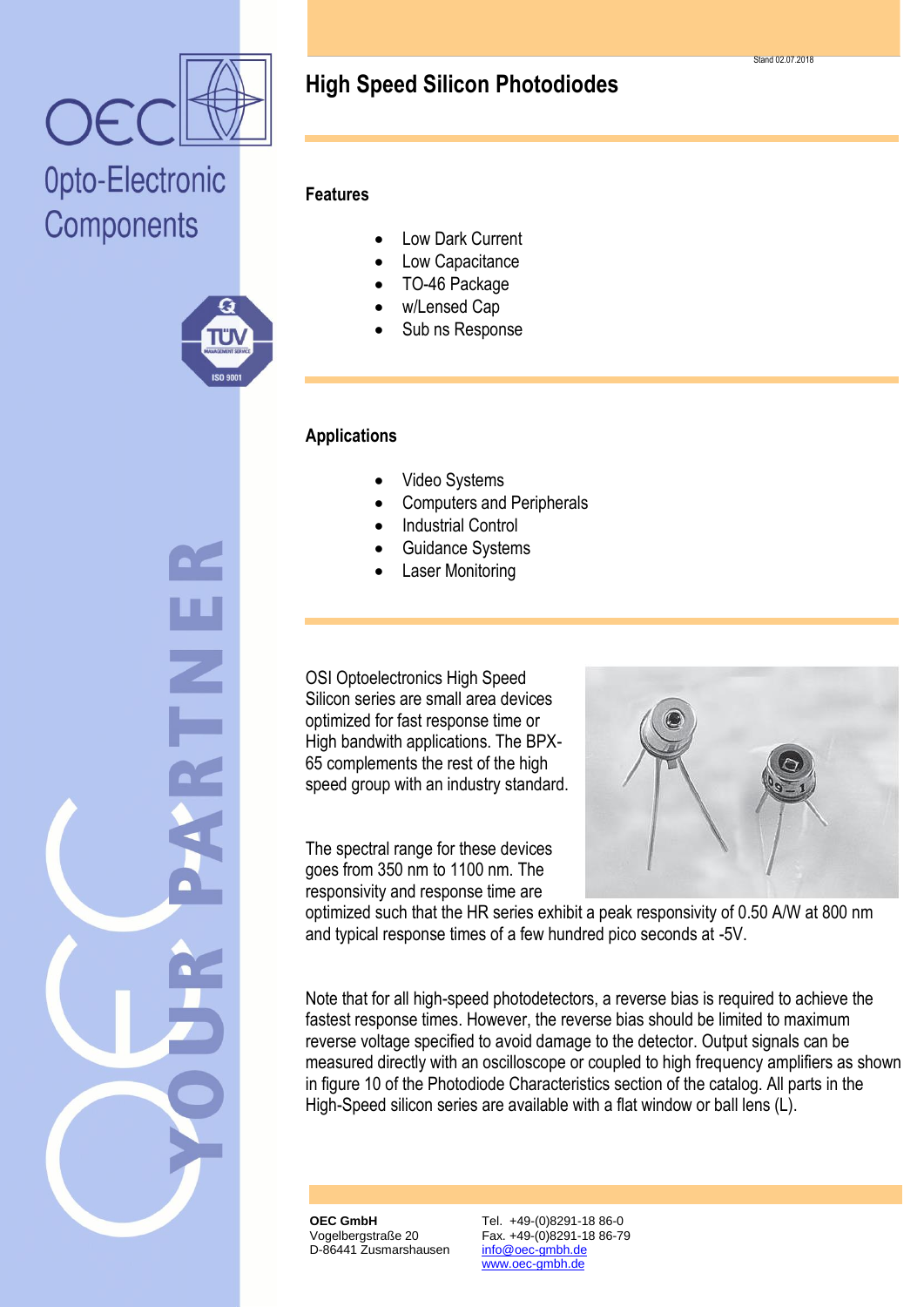**Typical Capacitance vs. Reverse Bias (HR Series)**

Stand 02.07.2018

# Opto-Electronic Components

OE





### **Typical Frequency Response vs. Reverse Bias (HR Series)**



**Typical Capacitance vs. Reverse Bias (BPX-65: f=1MHz)**

**OEC GmbH** Vogelbergstraße 20 D-86441 Zusmarshausen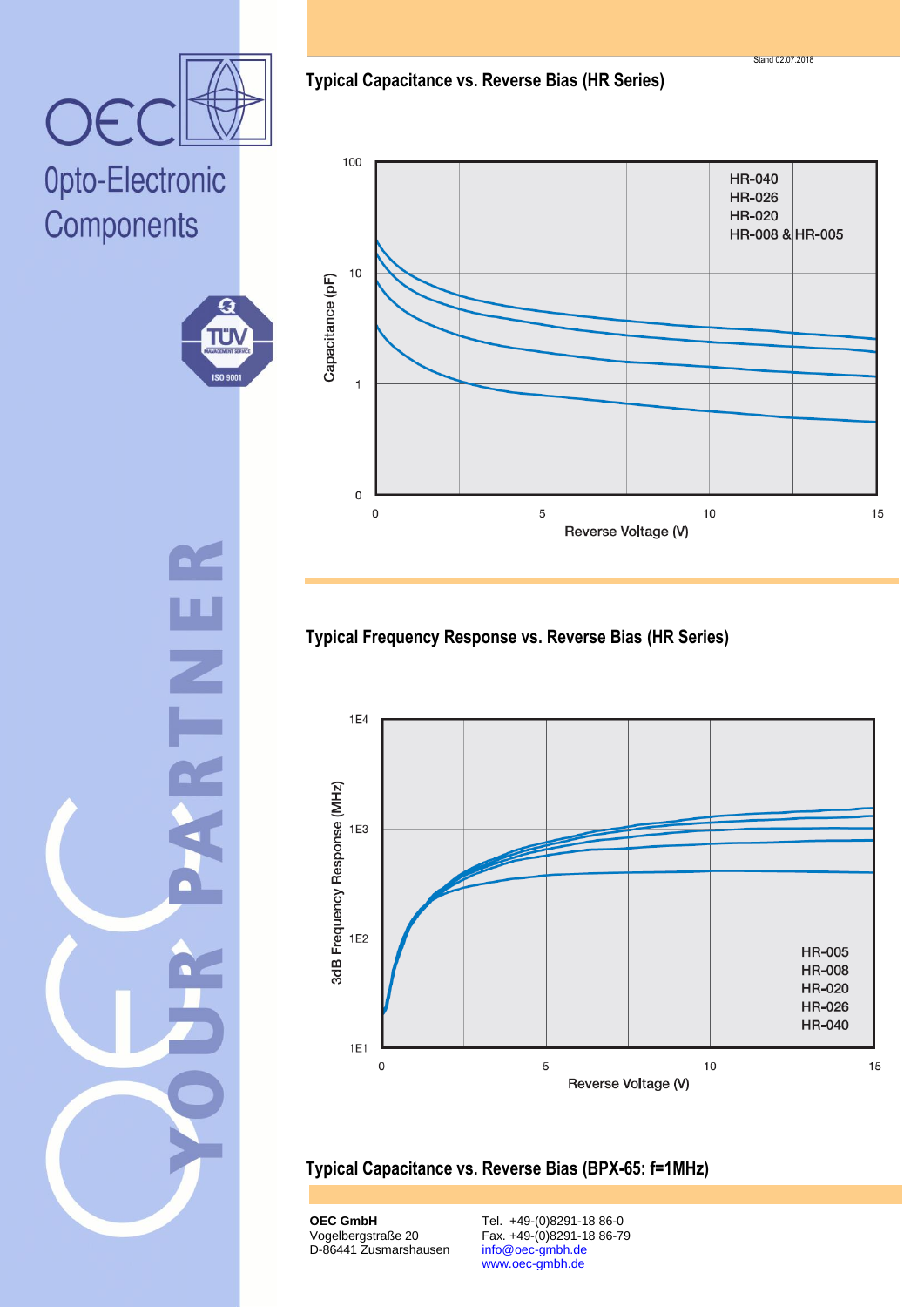



G

TÜ)

**ISO 900** 

Z

## Opto-Electronic Components



## **Typical Frequency Response vs. Reverse Bias (BPX-65)**



#### **Typical Spectral Response (HR Series)**

**OEC GmbH** Vogelbergstraße 20 D-86441 Zusmarshausen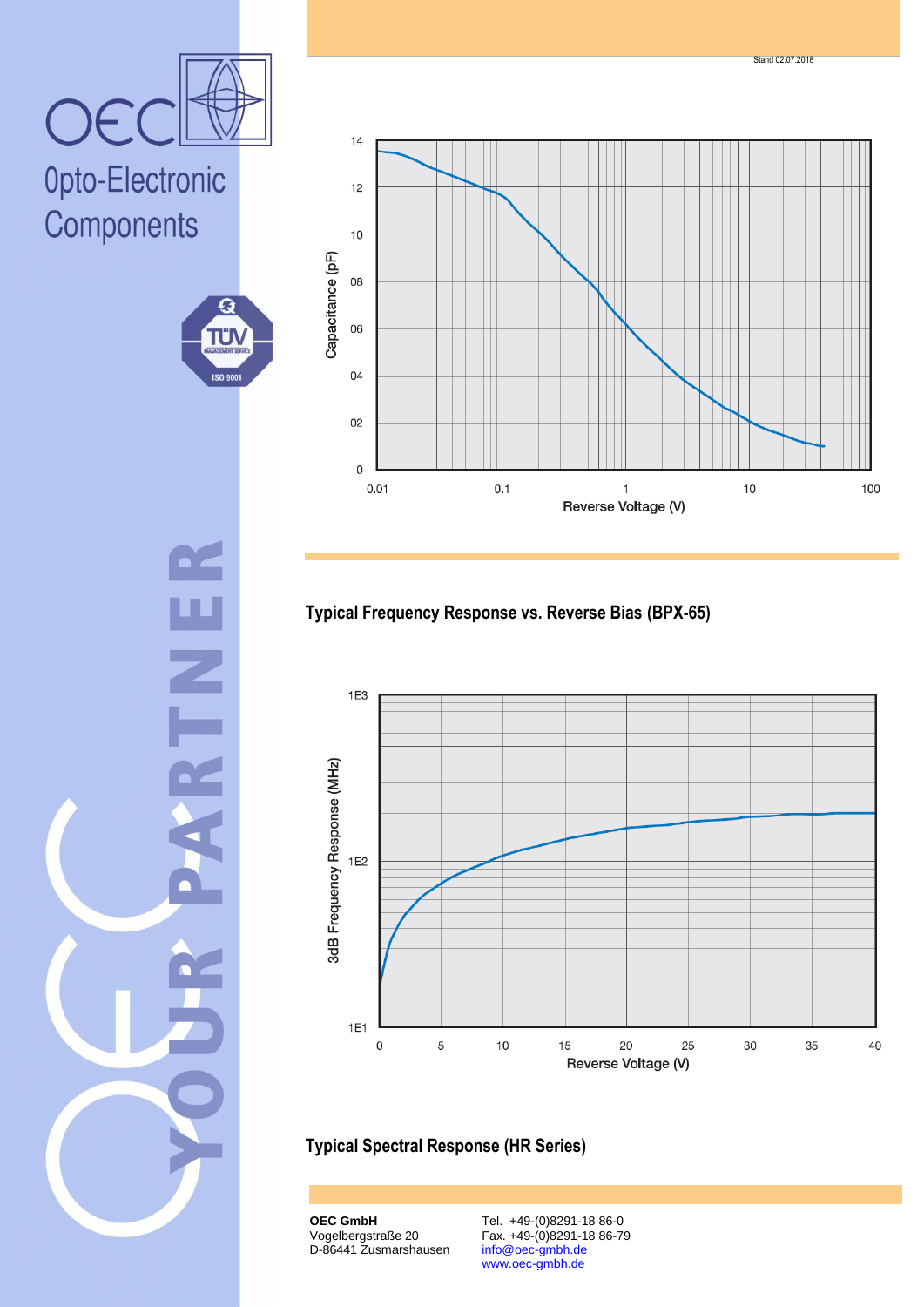





## **Typical Spectral Response (BPX-Series)**



**Typical Electro-Optical Specifications** (at T<sub>A</sub> = 23°C)

**OEC GmbH** Vogelbergstraße 20 D-86441 Zusmarshausen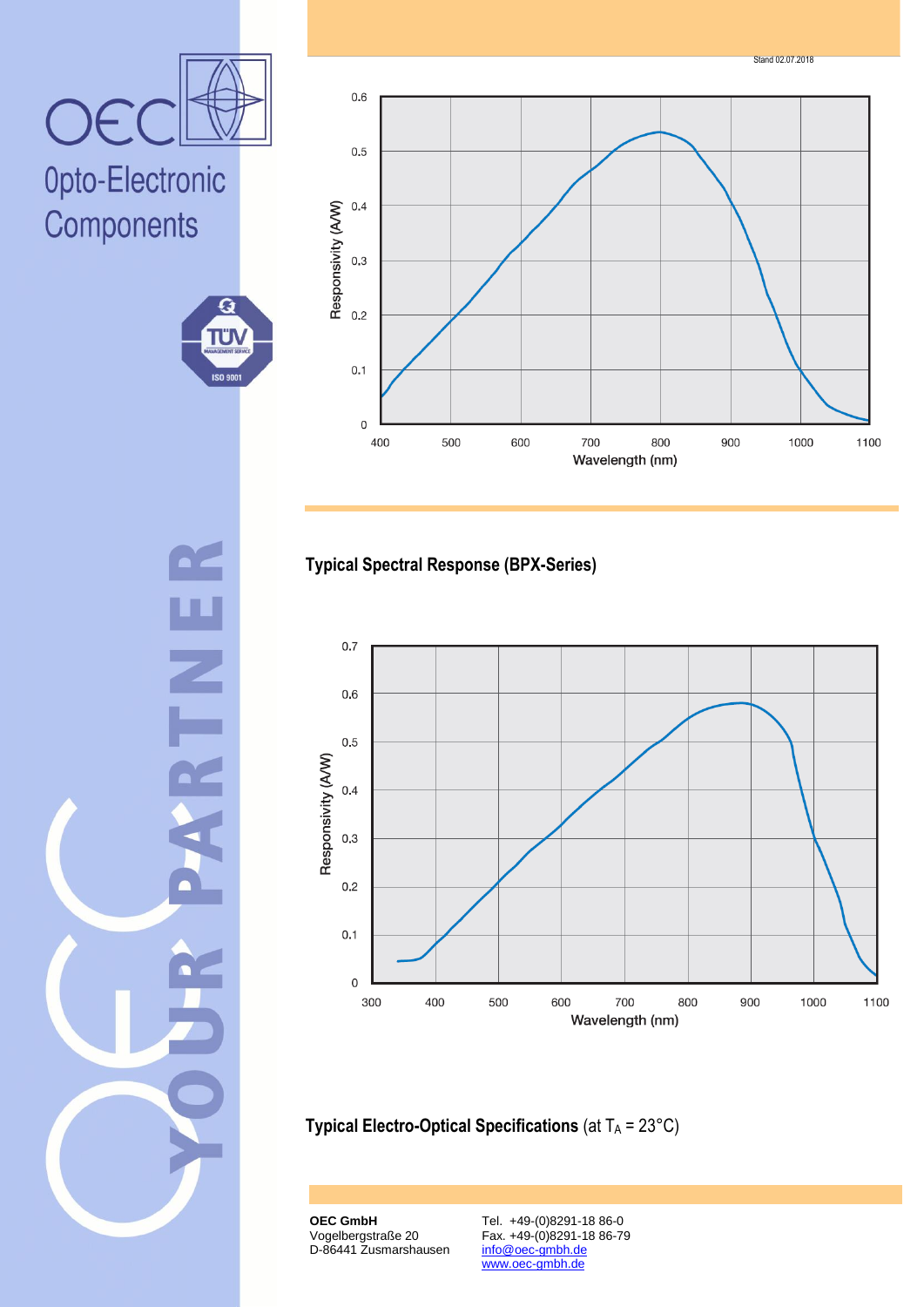



| <b>Model</b><br><b>Number</b>          |                      | <b>Active Area</b>        | Peak<br>Wavelength | <b>Responsivity</b><br>(A/W) 830nm |            | Capacitance<br>(pF) |            | <b>Dark</b><br><b>Current</b><br>(nA) |
|----------------------------------------|----------------------|---------------------------|--------------------|------------------------------------|------------|---------------------|------------|---------------------------------------|
|                                        | <b>Area</b><br>(mm²) | <b>Dimensions</b><br>(mm) | (nm)               | Min                                | <b>Max</b> | <b>Typ</b>          | <b>Typ</b> | <b>Max</b>                            |
| High Responsivity Series (VBIAS = -5V) |                      |                           |                    |                                    |            |                     |            |                                       |
| <b>PIN-HR005</b><br>PIN-HR005L*        | 0.01                 | $0.127 \phi$              |                    |                                    |            | 0.8                 | 0.03       | 0.8                                   |
| <b>PIN-HR008</b><br>PIN-HR008L*        | 0.04                 | $0.203$ sq                |                    |                                    |            | 0.8                 | 0.03       | 0.8                                   |
| <b>PIN-HR020</b><br>PIN-HR020L*        | 0.02                 | $0.508 \phi$              | 800                | $0.45*$                            | $0.50*$    | 1.8                 | 0.06       | 1.0                                   |
| <b>PIN-HR026</b><br>PIN-HR026L*        | 0.34                 | $0.660 \phi$              |                    |                                    |            | 2.6                 | 0.1        | 1.5                                   |
| <b>PIN-HR040</b><br>PIN-HR040L*        | 0.77                 | $0.991 \phi$              |                    |                                    |            | 4.9                 | 0.3        | 2.0                                   |
| $BPX-65 (V_{BIAS} = -20V)$             |                      |                           |                    |                                    |            |                     |            |                                       |
| <b>BPX-65</b>                          | 1.0                  | $1.0$ sq                  | 900                | 0.45                               | 0.5        | 3.0                 | 0.5        | 5.0                                   |
|                                        |                      |                           |                    |                                    |            |                     |            |                                       |

=<br>N

| <b>Model</b><br><b>Number</b>   | <b>NEP</b><br>$(W/\sqrt{Hz})$<br>830 <sub>nm</sub> | <b>Reverse</b><br>Rise Time (ns)<br>Voltage<br>830nm, $50\Omega$<br>(V)<br><b>Max</b><br><b>Typ</b><br><b>Typ</b> |      | Temp.** Range (°C)                 | Package<br><b>Style</b> |                                               |  |  |  |  |
|---------------------------------|----------------------------------------------------|-------------------------------------------------------------------------------------------------------------------|------|------------------------------------|-------------------------|-----------------------------------------------|--|--|--|--|
|                                 |                                                    |                                                                                                                   |      | <b>Operating</b><br><b>Storage</b> |                         |                                               |  |  |  |  |
|                                 | High Responsivity Series (V <sub>BIAS</sub> = -5V) |                                                                                                                   |      |                                    |                         |                                               |  |  |  |  |
| <b>PIN-HR005</b><br>PIN-HR005L* | $5.0 e - 15$                                       |                                                                                                                   | 0.60 |                                    |                         |                                               |  |  |  |  |
| PIN-HR008<br>PIN-HR008L*        | $5.0e - 15$                                        |                                                                                                                   | 0.60 | $-25 - +85$                        | $-40 -$<br>$+100$       | 9/ TO-18<br>16/ TO-18<br>(L-Ball<br>Lens Cap) |  |  |  |  |
| <b>PIN-HR020</b><br>PIN-HR020L* | 7.1 e -15                                          | 15                                                                                                                | 0.80 |                                    |                         |                                               |  |  |  |  |
| PIN-HR026<br>PIN-HR026L*        | $1.0e - 14$                                        |                                                                                                                   | 0.90 |                                    |                         |                                               |  |  |  |  |
| PIN-HR040<br>PIN-HR040L*        | 1.9 e -14                                          |                                                                                                                   | 1.0  |                                    |                         |                                               |  |  |  |  |
| $BPX-65 (V_{BIAS} = -20V)$      |                                                    |                                                                                                                   |      |                                    |                         |                                               |  |  |  |  |
| <b>BPX-65</b>                   | $2.3 e - 14$                                       | 50                                                                                                                | 2.0  | $-25 - +85$                        | $-40 \sim$<br>$+100$    | 7/<br>TO-18                                   |  |  |  |  |

| <b>Model</b><br><b>Number</b> | <b>Active Area</b> | Peak<br>Wavelength<br>(nm) | <b>Responsivity</b><br>(A/W) 900nm | <b>Capacitance</b><br>(pF) | Dark<br><b>Current</b><br>(nA) |
|-------------------------------|--------------------|----------------------------|------------------------------------|----------------------------|--------------------------------|
|                               |                    |                            |                                    |                            |                                |
|                               |                    |                            |                                    |                            |                                |

**OEC GmbH** Vogelbergstraße 20 D-86441 Zusmarshausen